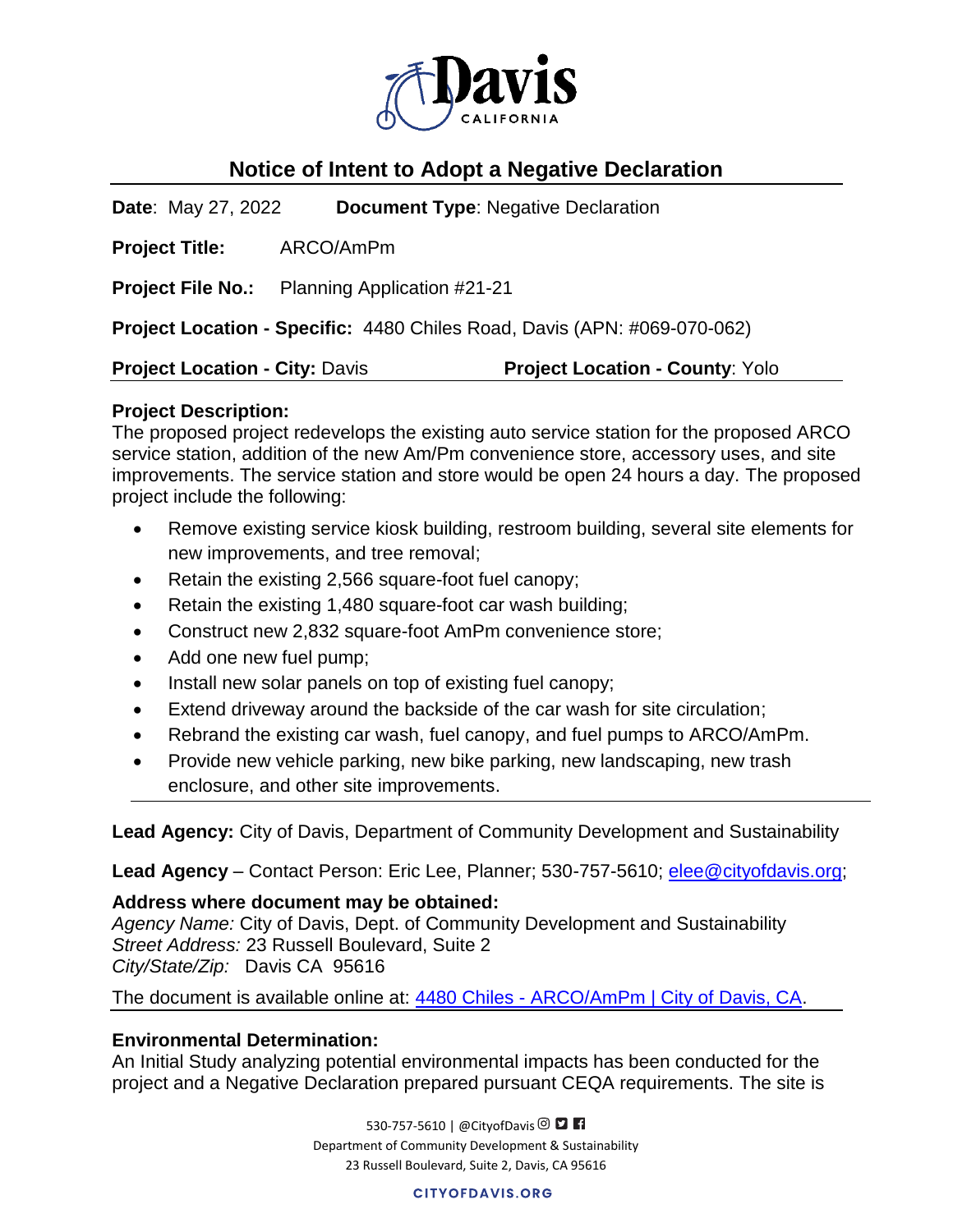not on any of the lists enumerated under Section 65962.5 of the Government Code related to hazardous waste facilities. The Initial Study shows that there is no substantial evidence, in light of the whole record before the agency, that the project may have a significant effect on the environment.

#### **Public Notice & Comments:**

Notice is hereby given that the City of Davis has prepared an Initial Study and intends to adopt a Negative Declaration for the project in a public hearing. Anyone interested in this matter is invited to comment on the document by written response or by personal appearance at the hearing. Persons with questions regarding this item or to confirm the meeting date may contact the project planner, Eric Lee at: 530-757-5610 ext. 7237; or via email at: elee@cityofdavis.org.

# **20-Day Public Review Period:**

*Begins –* **June 3, 2022** *Ends –* **June 22, 2022**

### **Public Meeting(s):**

*Planning Commission (PC) Date:* June 22, 2022 *PC Meeting Time:* 7:00 p.m. *Meeting Location:* 23 Russell Blvd, City of Davis Community Chambers

## **Availability of Documents:**

The Initial Study is available for review on the project webpage above or at the Department of Community Development and Sustainability, Planning Division, 23 Russell Boulevard, Davis, California, 95616. Staff reports are generally available online five (5) days prior to the public hearing date at: [https://www.cityofdavis.org/city-hall/commissions-and](https://www.cityofdavis.org/city-hall/commissions-and-committees/planning-commission/agendas)[committees/planning-commission/agendas;](https://www.cityofdavis.org/city-hall/commissions-and-committees/planning-commission/agendas) and may also be available by contacting the project planner.

Signature: <u>En Luis Vame: E</u>ric Lee

*Title:* Planner